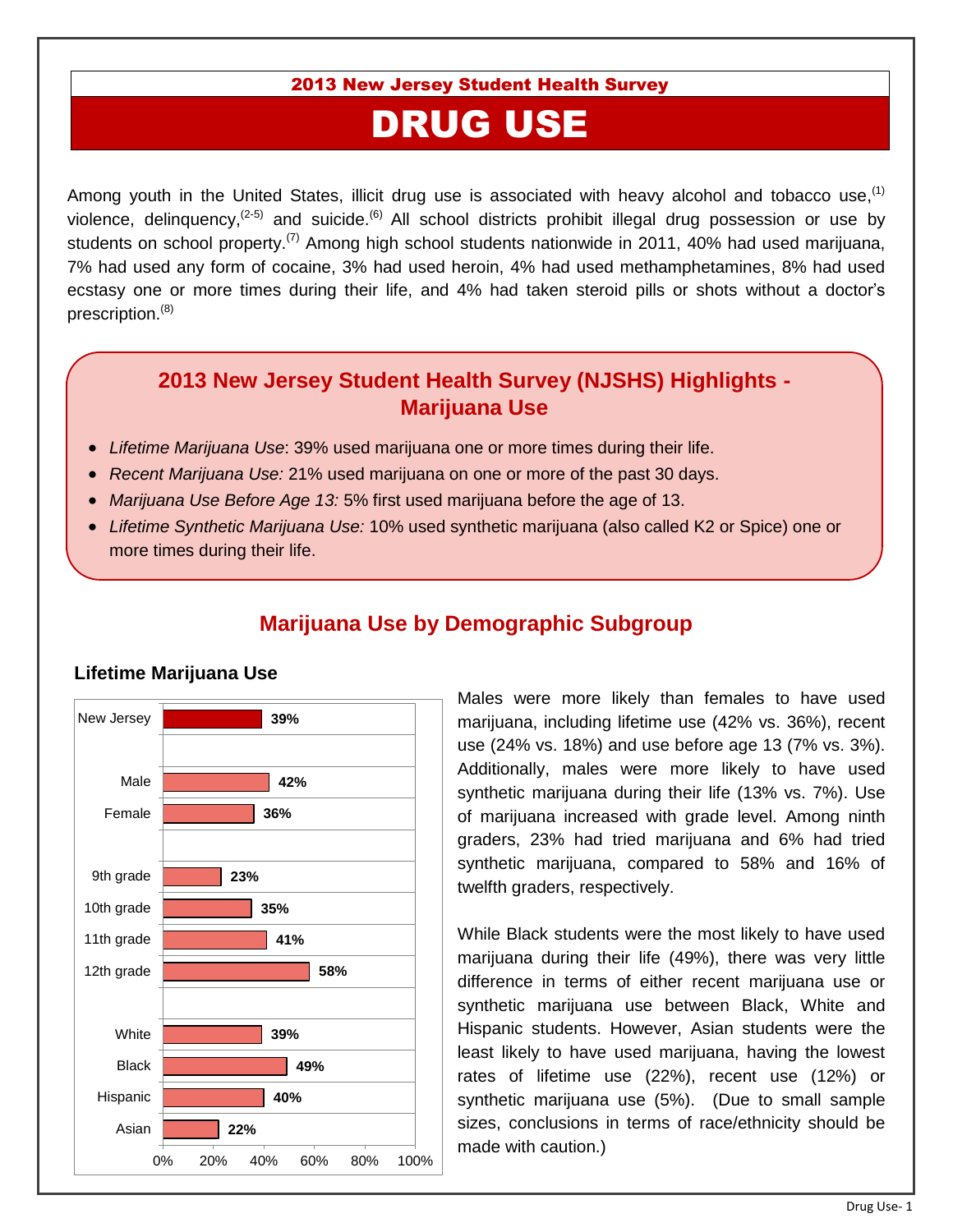## **NJSHS Trend Analysis: 2001-2013 Marijuana Use**

| <b>Percentage of New Jersey Youth Who:</b>                                                                                                                                                                                                                                                                  |                                    |                                    | 2001                               | 2005 | 2009 | 2011                     | 2013 | <b>Trend</b><br><b>Analysis</b> |
|-------------------------------------------------------------------------------------------------------------------------------------------------------------------------------------------------------------------------------------------------------------------------------------------------------------|------------------------------------|------------------------------------|------------------------------------|------|------|--------------------------|------|---------------------------------|
| <b>Lifetime Marijuana Use</b><br>used marijuana 1+ times (lifetime)                                                                                                                                                                                                                                         |                                    |                                    | 41%                                | 36%  | 35%  | 37%                      | 39%  |                                 |
| <b>Recent Marijuana Use</b><br>used marijuana 1+ times (past 30 days)                                                                                                                                                                                                                                       |                                    |                                    | 25%                                | 20%  | 20%  | 21%                      | 21%  |                                 |
| <b>Marijuana Use Before Age 13</b><br>first used marijuana before the age of 13                                                                                                                                                                                                                             |                                    |                                    | 9%                                 | 5%   | 4%   | 4%                       | 5%   |                                 |
| Increase in a<br>negative behavior                                                                                                                                                                                                                                                                          | Decrease in a<br>negative behavior | Increase in a<br>positive behavior | Decrease in a<br>positive behavior |      |      | No change<br>in behavior |      | Trend not reported<br>by CDC    |
|                                                                                                                                                                                                                                                                                                             |                                    |                                    |                                    |      |      |                          |      |                                 |
| Trend analysis was performed by the CDC on data from 2001 to 2013 to determine which differences across years were statistically significant. For<br>questions not asked in all survey years, the trend analysis was performed from 2013 back to the last consecutive year in which the question was asked. |                                    |                                    |                                    |      |      |                          |      |                                 |

**Summary of Trend**: Since 2001, rates of lifetime and recent marijuana use for New Jersey students have exhibited little change. Over this period, rates of lifetime use have fluctuated between 35% (2009) and 41% (2001), and recent use has remained between 20% (2005, 2009) and 25% (2001). However, between 2001 and 2013, reductions were observed for early initiation of marijuana use (9% vs. 5%) which is confirmed as a significant reduction by CDC statistical analysis.

## **2013 NJSHS Highlights – Other Illicit Drug Use**

- *Lifetime Ecstasy Use:* 7% used ecstasy one or more times during their life.
- *Lifetime Hallucinogen Use:* 6% used hallucinogens one or more times during their life.
- *Lifetime Cocaine Use:* 5% used cocaine one or more times during their life.
- *Lifetime Methamphetamines Use: 3*% used methamphetamines one or more times during their life.
- *Lifetime Heroin Use: 2*% used heroin one or more times during their life.
- *Lifetime Needle Use:* 2% used a needle to inject an illegal drug one or more times during their life.

### **Other Illicit Drug Use by Demographic Subgroups**

Overall, a small number of students had used any of the five additional drugs (ecstasy, hallucinogens, methamphetamines, cocaine and heroin) asked about in the survey during their life or had injected any illegal drug with a needle. Thus, it is difficult to make meaningful comparisons by demographic subgroups, especially for race/ethnicity. However, the rate of lifetime use for these other illicit drugs was generally higher for male students and students in a higher grade. For example, males were more likely than females to have used cocaine (7% vs. 3%), and twelfth graders were also more likely to have tried cocaine than ninth graders (8% vs. 2%).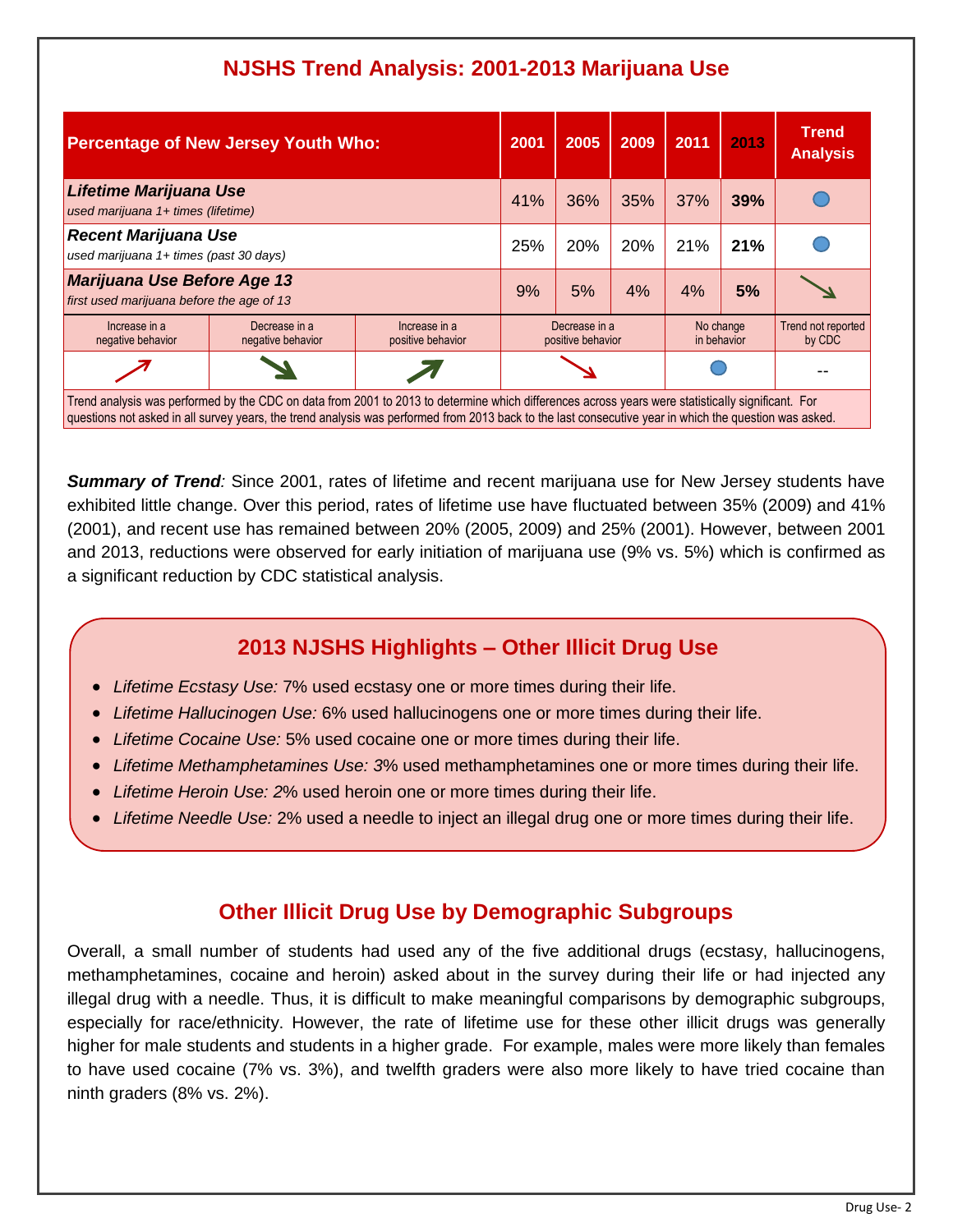| <b>Percentage of New Jersey Youth Who:</b>                                                                                                                                                                                                                                                                  |                                    |                                    | 2001                               | 2005 | 2009                     | 2011 | 2013                         | <b>Trend</b><br><b>Analysis</b> |
|-------------------------------------------------------------------------------------------------------------------------------------------------------------------------------------------------------------------------------------------------------------------------------------------------------------|------------------------------------|------------------------------------|------------------------------------|------|--------------------------|------|------------------------------|---------------------------------|
| <b>Lifetime Ecstasy Use</b><br>used Ecstasy 1+ times (lifetime)                                                                                                                                                                                                                                             |                                    |                                    |                                    | 5%   | 5%                       | 7%   | 7%                           |                                 |
| Lifetime Hallucinogen Use<br>used hallucinogens 1+ times (lifetime)                                                                                                                                                                                                                                         |                                    |                                    |                                    | 7%   | 6%                       |      | 6%                           |                                 |
| <b>Lifetime Cocaine Use</b><br>used cocaine 1+ times (lifetime)                                                                                                                                                                                                                                             |                                    |                                    | 9%                                 | 6%   | 6%                       | 4%   | 5%                           |                                 |
| Lifetime Methamphetamine Use<br>used methamphetamines 1+ times (lifetime)                                                                                                                                                                                                                                   |                                    |                                    | 8%                                 | 3%   | 2%                       | 3%   | 3%                           |                                 |
| <b>Lifetime Heroin Use</b><br>used heroin 1+ times (lifetime)                                                                                                                                                                                                                                               |                                    |                                    | 4%                                 | 1%   | 2%                       | 2%   | 2%                           |                                 |
| <b>Lifetime Needle Use</b><br>injected any illegal drug 1+ times (lifetime)                                                                                                                                                                                                                                 |                                    |                                    | 3%                                 | 1%   | 3%                       | 2%   | 2%                           |                                 |
| Increase in a<br>negative behavior                                                                                                                                                                                                                                                                          | Decrease in a<br>negative behavior | Increase in a<br>positive behavior | Decrease in a<br>positive behavior |      | No change<br>in behavior |      | Trend not reported<br>by CDC |                                 |
|                                                                                                                                                                                                                                                                                                             |                                    |                                    |                                    |      |                          |      |                              |                                 |
| Trend analysis was performed by the CDC on data from 2001 to 2013 to determine which differences across years were statistically significant. For<br>questions not asked in all survey years, the trend analysis was performed from 2013 back to the last consecutive year in which the question was asked. |                                    |                                    |                                    |      |                          |      |                              |                                 |

## **NJSHS Trend Analysis: 2001-2013 Other Illicit Drug Use**

**Summary of Trend**: Use of these five other illicit drugs among New Jersey students has remained low and relatively stable over the years. In 2013, cocaine (5%), methamphetamine (3%) and heroin (2%) use were down from the rates of 9%, 8% and 4%, respectively, in 2001. While the use of cocaine, methamphetamine and heroin has changed little since 2005, the decline in their use was deemed statistically significant from 2001 rates. On the other hand, ecstasy's rise from 5% in 2005 to 7% in 2013 was deemed significant by CDC trend analysis, and hallucinogen use exhibited no overall change in this period.

#### **Additional 2013 NJSHS Highlights: Drug Use**

Lifetime substance use questions were asked in 2013 for seven drugs: marijuana, synthetic marijuana, crack/cocaine, heroin, ecstasy, methamphetamines and hallucinogens. Students were then divided into three groups: those who had not used drugs of any kind, those who had used one drug, and those who had used multiple drugs during their life. Overall, the majority of students (60%) had not used any drug, 27% used only one drug, and 13% used two drugs or more.

When asked about illicit drugs on school property, around three in ten students (31%) were offered, sold or given drugs at school during the past 12 months. Additionally, 15% of students attended school while under the influence of alcohol or drugs during the past 12 months. (This question was asked for the first time in 2013.)

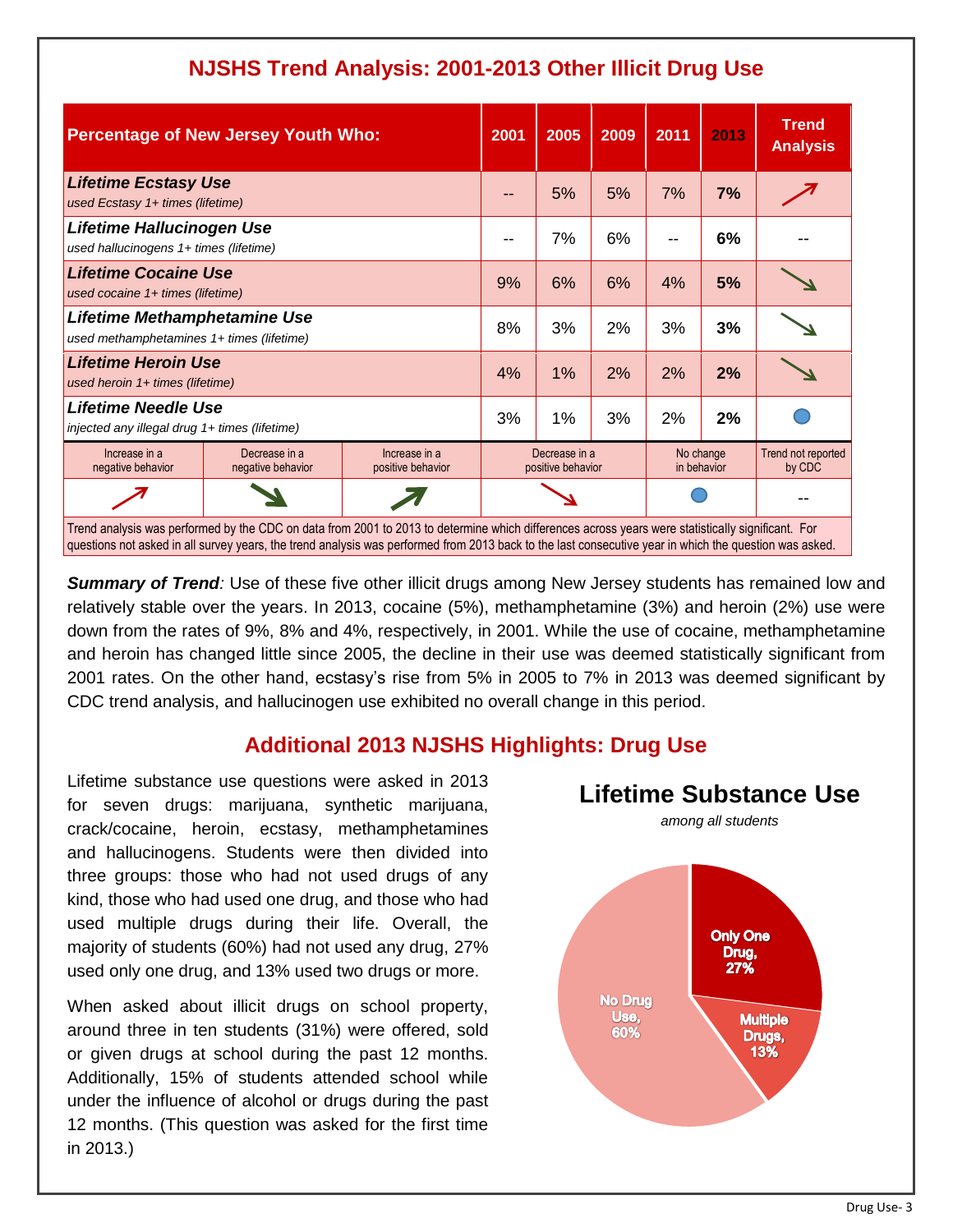### **2013 NJSHS Highlights - Other Substance Use**

- *Lifetime Prescription Drug Use:* 12% took a prescription drug without a doctor's prescription one or more times during their life.
- *Lifetime Inhalant Use*: 10% used inhalants to get high one or more times during their life.
- *Lifetime Over-the-Counter Use:* 8% took over-the-counter drugs to get high one or more times during their life.
- *Lifetime Steroid Use:* 2% took steroid pills or shots without a doctor's prescription one or more times during their life.

### **Other Substance Use by Demographic Subgroup**

Overall, patterns of other substances by demographic subgroup differed mainly with regards to grade. For example, variation by grade was observed most notably with respect to prescription drug use, which was higher for twelfth graders (18%) than for those in ninth grade (8%). Gender differences were limited to steroid use where males were slightly more likely than females to have used steroids (4% vs. 1%). The small sample size prevents any conclusions from being drawn with respect to race/ethnicity on the use of these other substances.

| <b>Percentage of New Jersey Youth Who:</b>                                                                                                        |                                    |                                    | 2001                               | 2005 | 2009 | 2011                     | 2013 | <b>Trend</b><br><b>Analysis</b> |
|---------------------------------------------------------------------------------------------------------------------------------------------------|------------------------------------|------------------------------------|------------------------------------|------|------|--------------------------|------|---------------------------------|
| <b>Lifetime Prescription Drug Use</b><br>took prescription drug without a prescription 1+ times (lifetime)                                        |                                    |                                    |                                    |      |      | 15%                      | 12%  |                                 |
| <b>Lifetime Over-the Counter Drug Use</b><br>took over-the-counter drugs to get high 1+ times (lifetime)                                          |                                    |                                    |                                    |      |      | 8%                       | 8%   |                                 |
| <b>Lifetime Inhalants Use</b><br>used inhalants to get high 1+ times (lifetime)                                                                   |                                    |                                    | 13%                                | 10%  | 10%  | 10%                      | 10%  |                                 |
| <b>Lifetime Steroid Use</b><br>took steroid pills/shots without a prescription 1+ times (lifetime)                                                |                                    |                                    | 5%                                 | 2%   | 3%   | 2%                       | 2%   |                                 |
| Increase in a<br>negative behavior                                                                                                                | Decrease in a<br>negative behavior | Increase in a<br>positive behavior | Decrease in a<br>positive behavior |      |      | No change<br>in behavior |      | Trend not reported<br>by CDC    |
|                                                                                                                                                   |                                    |                                    |                                    |      |      |                          |      |                                 |
| Trend analysis was performed by the CDC on data from 2001 to 2013 to determine which differences across years were statistically significant. For |                                    |                                    |                                    |      |      |                          |      |                                 |

# **NJSHS Trend Analysis: 2001-2013 Other Substance Use**

questions not asked in all survey years, the trend analysis was performed from 2013 back to the last consecutive year in which the question was asked.

*Summary of Trend:* While prescription drug use and over-the-counter drug use have only been measured for the last two survey administrations, CDC statistical analysis shows no significant change of use among New Jersey students for these substances. There has also not been a statistically significant change in student use of inhalants during the longer period of 2001 to 2013. Steroid use has been measured since 2001, exhibiting a slight, statistically significant decline from 5% in 2001 to 2% in 2013.